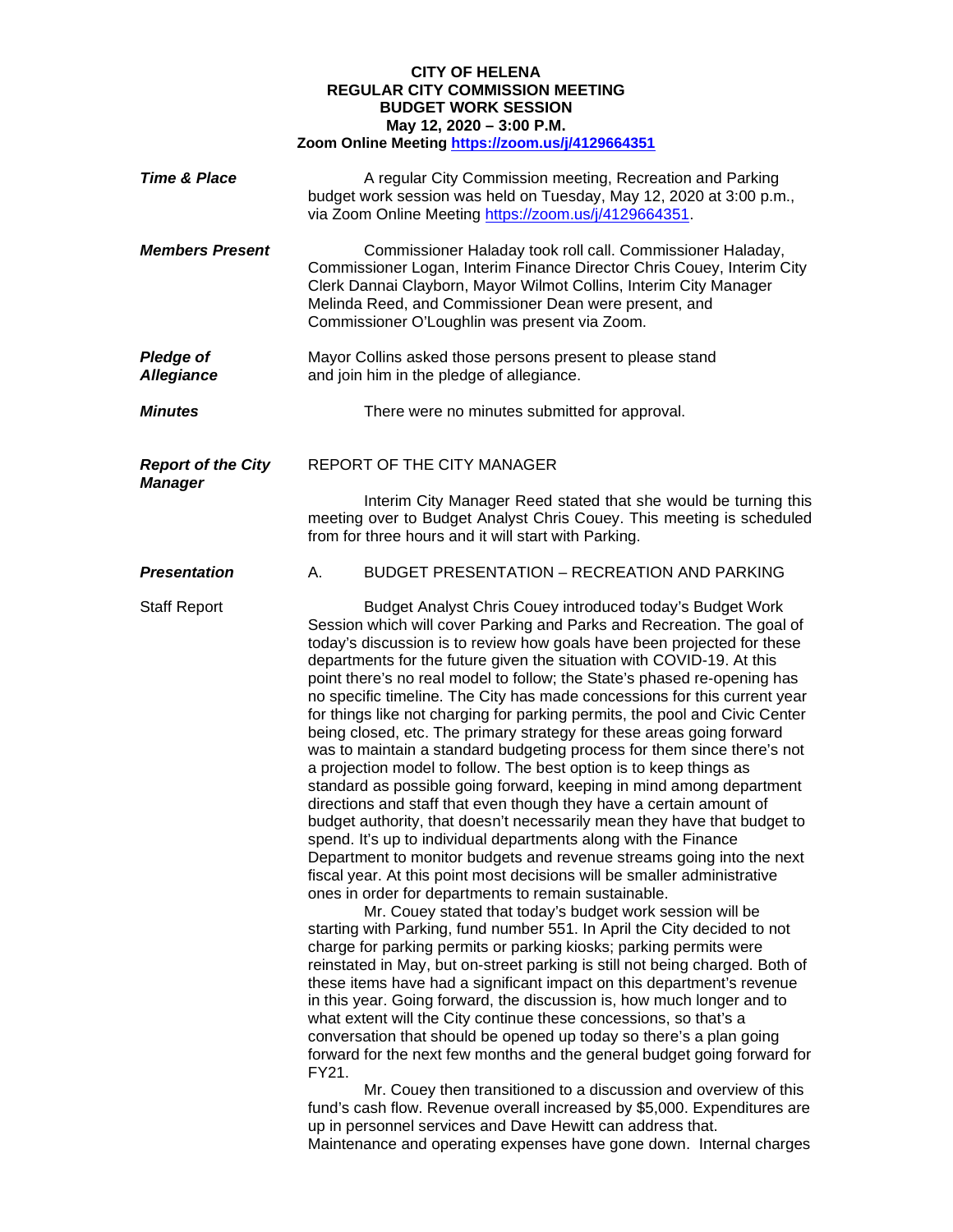are up a little bit, and the debt service has been adjusted to reflect the actual adjusted schedule. Overall, the difference between the negative cash flow in the adopted budget is \$250,000 in capital, which is something that can be discussed. The biggest concern is the fund balance, due to making about \$200,000 in concessions between April and May, took a big hit in this fund. Comparing the ending balance with the reserves, there aren't too many concerns for FY20; there's a onemonth operating reserve since this department generally operates month-to-month. That strategy may want to be re-addressed if the City continues with these concessions. Moving forward into FY21 the reserve details have an issue where it's showing a negative \$80,000 fund balance, which correlates to the City's concessions. The calculations automatically include the operating reserve which results in a negative \$219,000 balance in the capital reserves so Mr. Couey indicated this is an area that needs to be discussed considering what other concessions the City is going to keep making since this is leading towards a negative fund balance.

Mr. Couey then turned the floor over to Dave Hewitt, Parking Manager, for further comments. Mr. Hewitt stated that the sweeper Mr. Couey mentioned earlier is a replacement for an older sweeper that had been used for years but became inoperable, so the department put in a budget request for a new sweeper. Mayor Collins inquired how long the City had used the old sweeper and Mr. Hewitt answered 13-14 years and added that these types of equipment start deteriorating immediately since they are dealing with abrasive materials.

Mr. Hewitt further commented that regarding the parking concessions and associated revenue, that's how the Parking fund makes money, so any further concessions moving forward continues to reduce the fund balance. Personnel costs went up in part due to step increases and partly due to the department's restructuring to be under Transportation rather than under the City Manager. The department is working on reclassifying one staff member to assist with special permitting downtown, which would take the burden off the HPD to process those permits, although HPD would still process open container/alcohol side of things. This staff person would be the contact person at the City to whom event planners could be directed for special events, and then that staff person could ensure that all specific departments get permits reviewed in a timely manner.

Commissioner O'Loughlin asked Transportation Systems David Knoepke about the net increase in the personnel services of \$83,000 from the previous fiscal year and asked for clarification if that was for an additional full-time employee. Mr. Knoepke explained the administrative clerk that had been in parking but had been suspended the last few months was reclassified to an admin/event coordinator position, so the costs went up there due to the nature of that position. The department's restructuring constitutes most of the rest of that increase along with staff step increases. Commissioner O'Loughlin asked how many FTEs are in the Parking department that are funded by this fund and Mr. Knoepke said there were eight totals. Commissioner O'Loughlin asked Mr. Couey about the effect of a negative ending cash balance and if that would end up being a transfer from the general fund. Mr. Couey explained this fund would essentially get a short-term loan from the general fund to make up the difference, which would be reflected in the capper. As long as having the negative cash balance is only expected to be short-term, there aren't really any negative impacts, as long as a plan can be provided for the capper and the auditors to show it won't remain in this situation for long.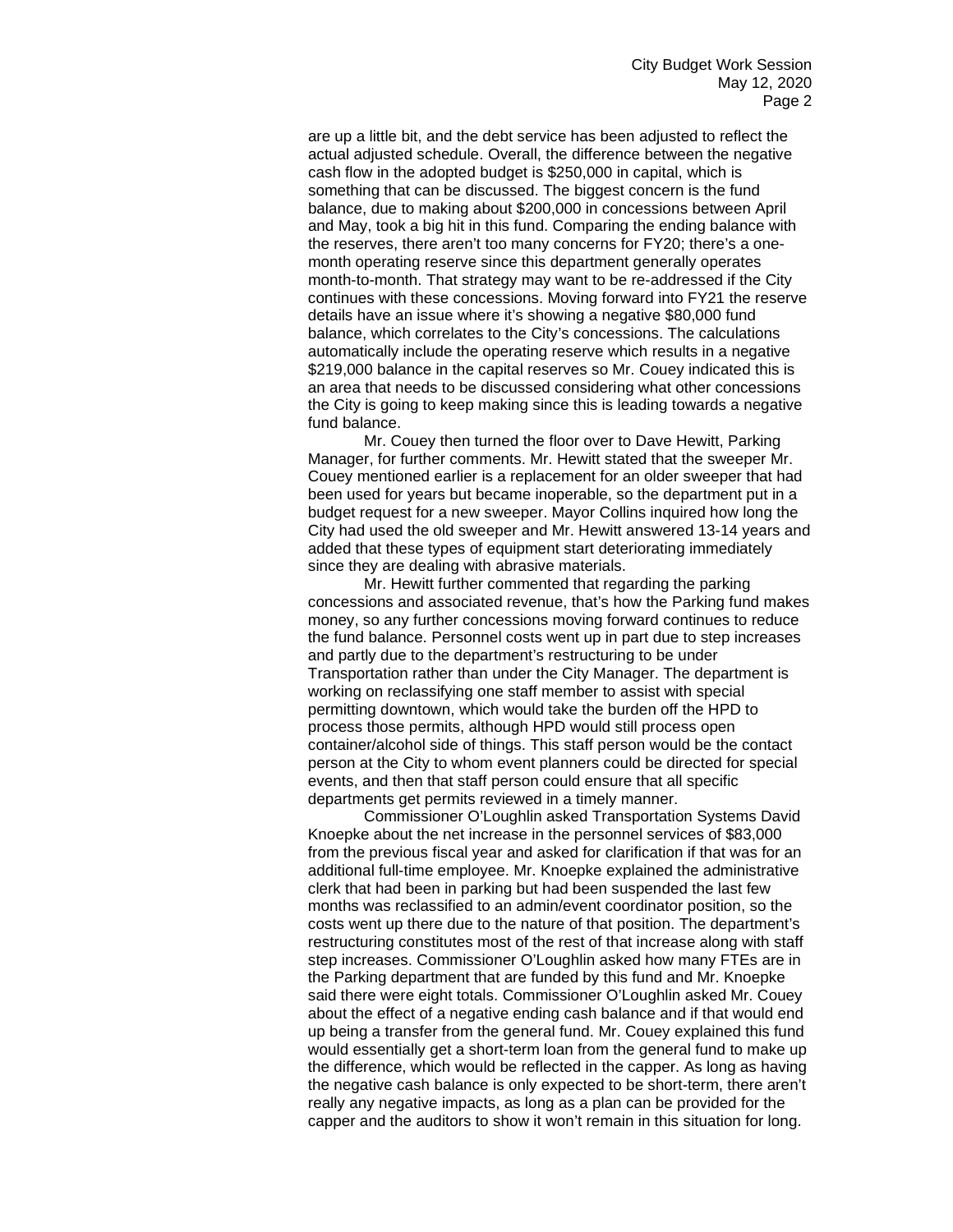Mr. Knoepke commented that billing for permit parking was sent out for about 925 permits; as of today, 57 permits were cancelled and 23 were suspended until June 1, at which point if they're needed, they will be sold. Payment hasn't yet been received for the majority of the permits so hopefully this trend stays consistent or decreases rather than continuing to increase since that affects revenue.

Commissioner Dean asked for an explanation of the breakout of revenue for streets and parking. Mr. Knoepke explained it's on the second sheet of revenue by On Street System (Kiosks) and Mr. Couey this was just recently updated so originally that money was built into the Meters and Coin account so you can see the difference in those numbers; he can provide the Commission with an updated file. Commissioner Dean then asked about \$140,000 in annual kiosk costs, from \$56,000 in debt service and \$72,000 in annual charges and asked if that number was accurate. Mr. Knoepke explained that those charges are made up of operation of the kiosks, the City contracts with an outside company who runs the hardware and software. Commissioner Dean commented that it appeared the City would not be covering its costs in the area for the next year. Mr. Couey stated that what the kiosks cost and what they bring in is off-balance, and there could be a lot of factors, but the biggest thing is the resistance to paying for parking downtown. As the program phases in more and there's more acceptance of the kiosks and having to do it that way, revenue will go up in that area so ultimately it should cover itself, as an enterprise fund designed to stand alone. Concessions that have been made over time to ease the controversy affect the fund's ability to stay financially viable. Continuing with any concessions like has happened over the last few months will have a dramatic impact on this business fund, but eventually this fund will be able to pay for its debt service even if it's not there yet.

Mr. Knoepke commented that as part of the department's changes that were discussed was Tim Nickerson adjusted the projected revenue downward because of trends that were being seen. Prior to COVID-19 everything was doing exactly as had been projected.

Commissioner Dean asked if there were any people who had added parking permits and Mr. Knoepke said yes, there were 16 spaces added today for 2-3 months at the Getchell Ramp, which comes out to \$1100 per month. Commissioner Dean asked how many permits were usually added in a normal month and Mr. Knoepke indicated it can fluctuate but it stays pretty level, although he doesn't have a specific number offhand. This is another area where COVID-19 has had an impact; he expects to see further reduction over the next few months but hopefully with phased re-opening things will stabilize.

Commissioner Logan asked Mr. Couey and Interim City Manager Reed about oversight of revenues that may or may not come in and how that impacts the budget; how do they both see that being reported to the Commission if any adjustments are necessary. Mr. Couey answered the City does have the ability to pull daily revenue and expenditure reports and he can work with department directors and Ms. Reed regarding any areas of concern. He currently plans to do at least a monthly review and feedback can be provided to the Commission at an administrative meeting. He agrees this needs to be done often and in detail, and that is his current plan, with updates provided to the Commission accordingly.

Mayor Collins expressed agreement with that idea. Interim City Manager Reed concurred with Mayor Collins and reiterated that there are certain funds that will be more impacted than others and where there will be more expenditures than anticipated and unpredictable revenue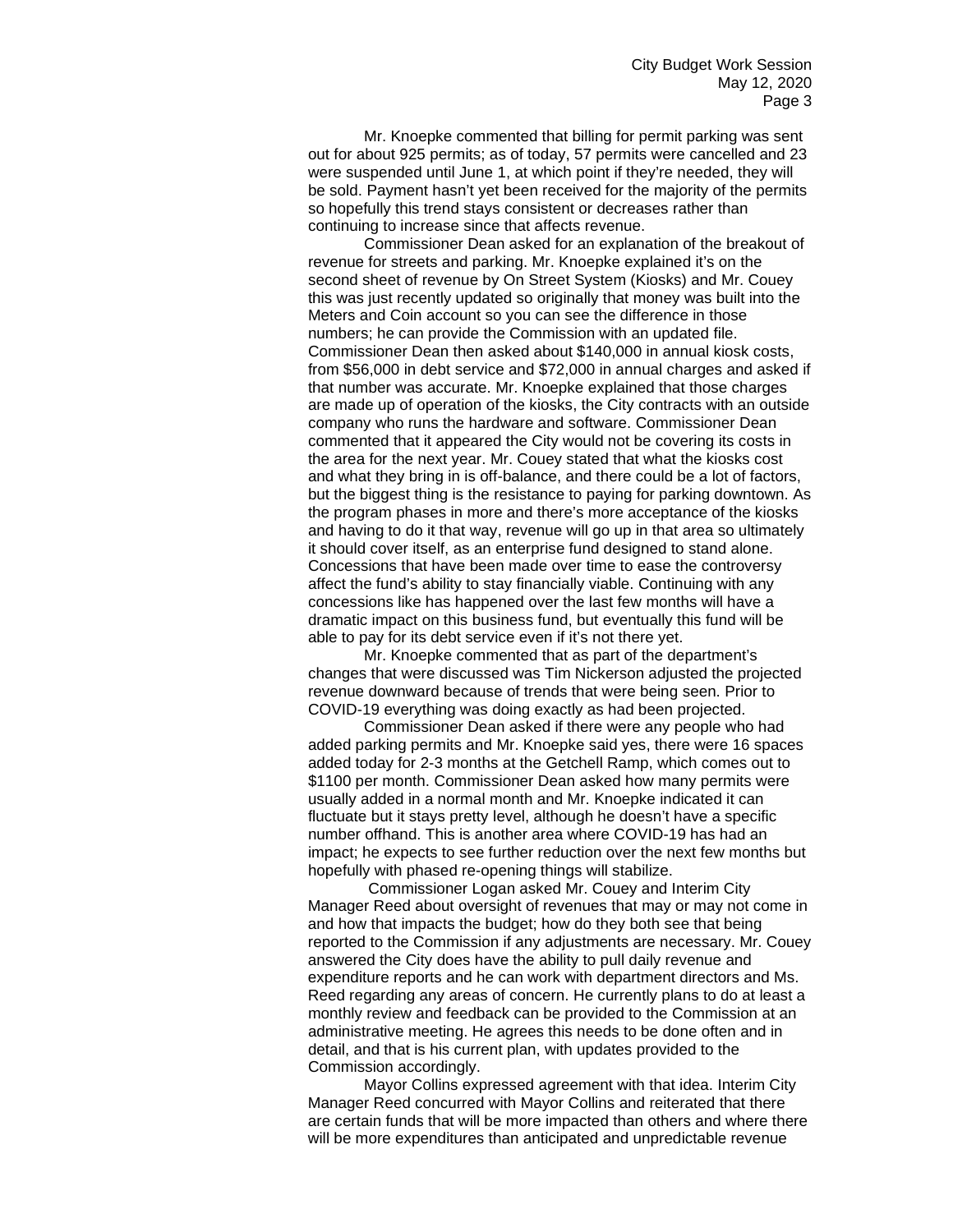streams. A monthly check will ensure that the City will be able to meet necessary expenses for things like personnel costs and then they can evaluate larger expenses that aren't necessarily critical moving forward.

Commissioner Logan asked about the sweeper that's not in service and when the department expects to get that. Mr. Knoepke stated they would wait until the budget was approved and adopted, and then see what the garages were like as far as cleanliness; if it's something they could keep up with by another method, then the purchase of the sweeper would be delayed as much as possible. Another consideration is people's perception of the program based on the appearance and cleanliness of these facilities. Hypothetically if the City is still not charging for on-street parking or there's a significant dip in revenue then there'd be an internal discussion with Mr. Couey and Ms. Reed to come up with a plan depending on the trends over the next few months. Commissioner Logan asked if this piece of equipment was the only one of its kind in the city. Mr. Knoepke stated that Parks has another smaller sweeper that's similar, so there might be an opportunity there to share it, with the caveat that both pieces of equipment are the same age, so a double-use of Park's sweeper might impact it.

Mr. Knoepke expressed agreement with Ms. Reed that July would be a good time since it would be two months into the state's phased re-opening and trends could be looked at, and revenue from permit parking could also be evaluated. The City would be able to provide data to the Commission for them to make more informed decisions.

Mr. Couey asked about the other big capital item of the gate arms and how much of a necessity that would be. Mr. Knoepke indicated that the department's been getting by without it; it's an essential part of those operations but it can always be re-evaluated.

Mayor Collins asked about the cost of fixing the gate arm as opposed to replacing it. Mr. Nickerson provided background information on the history of these garages and the necessity of the upgrades to the automated systems.

Commissioner Haladay asked about the debt service at line 6000 and if the certificate of participation, series 2009, is solely for the 15th Street garage. Mr. Knoepke confirmed that is the case and Commissioner Haladay commented that he was wondering about the transfer out shown on line 8309 for the 15th Street garage, and if the principal and interest reconciles with the income for 15th Street. His understanding is that the 15th Street garage is a big anchor for Parking, and it was created in conjunction with Montana State Fund to keep those jobs downtown. It seems like if the 15th Street garage was not there; this particular fund would be performing better. Mr. Knoepke stated that was correct. This particular garage is mostly sold to the State Fund. There are 50 permits that could be sold but that would mostly go back to the State, so basically this is a State-owned garage that the City manages and maintains.

Mr. Couey said he planned to have another round of review with Mr. Knoepke and Mr. Nickerson to see what else can be done with this fund and how to offset the negative balance. It might be brought up again at another administrative meeting prior to final adoption of the budget.

Commissioner Dean inquired if it's known what other municipalities around the country are doing that are facing similar situations. Mr. Knoepke said that nationwide it's a mixed bag, depending on status, and he agrees with Mayor Collins' comment that as soon as Phase 2 starts, there will be some changes once people are able to get out more and come downtown, and especially when the State gets to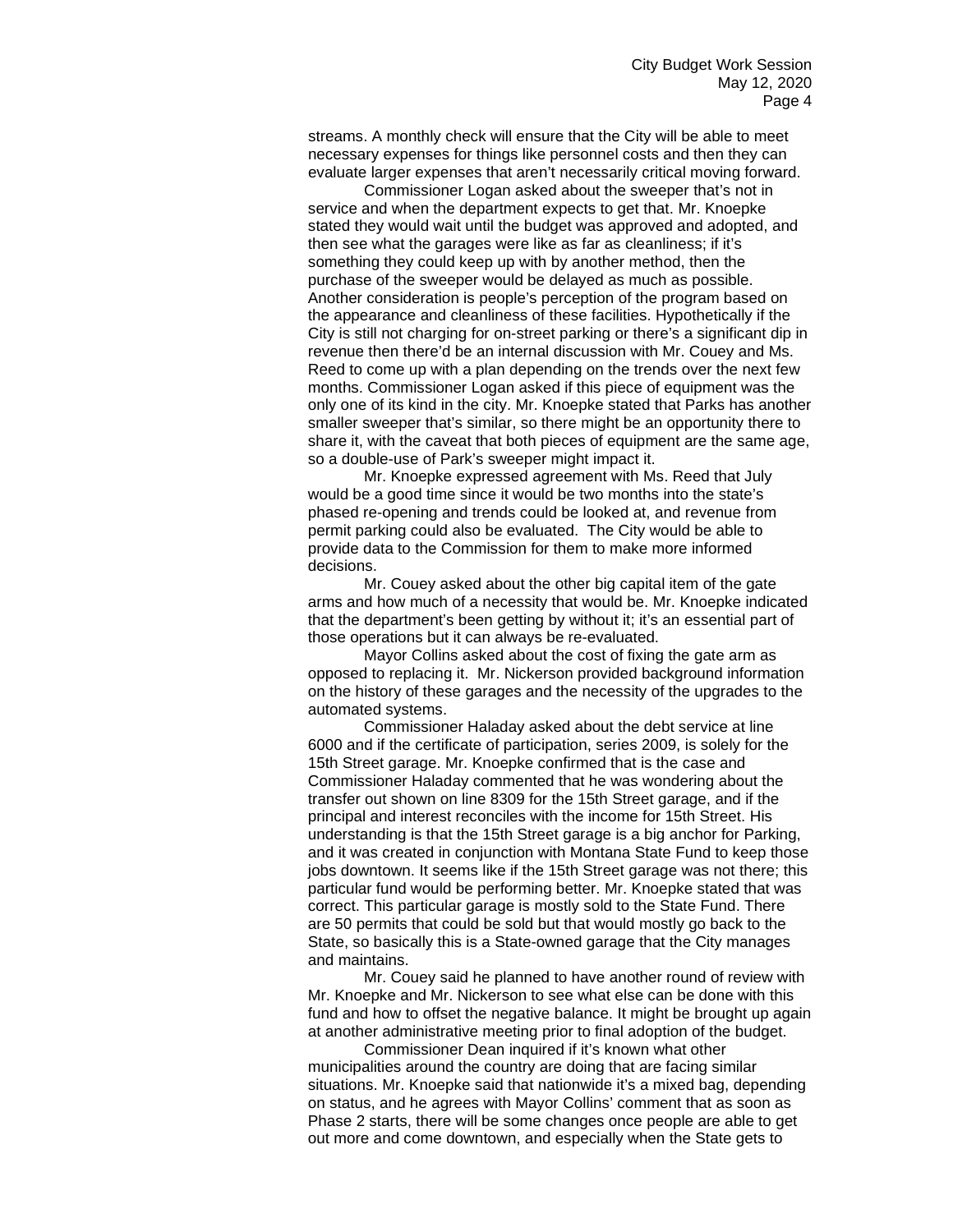Phase 3. The department is aware that Parking's revenues could be further reduced simply as an effect of COVID-19 in a few months. This will be monitored accordingly, and they'll coordinate with Mr. Couey and Ms. Reed to be able to bring forward any concerns in a memo or administrative meeting.

Commissioner O'Loughlin asked if it would be possible for staff to pull data on what the larger municipalities in Montana are doing about downtown parking and Mr. Knoepke indicated that wouldn't be a problem.

Mr. Couey next introduced the discussion on the Bill Roberts Golf Course, fund number 563. The Civic Center, the Golf Course and parks generally are seeing revenue constraints because of COVID-19. There is a push out there for some additional legislation to provide revenue reimbursements through the League of Cities and Towns, so there may be potential for reimbursement for lost revenue down the road. This fund is similar to Parking in that debt service is a big part of the problem facing the fund's financial viability. It's a business fund that needs to be able to stand on its own.

Mr. Couey provided an overview of the revenues; going forward there's an increase in charges for services due to the increase in the rate structure that Director Kristi Ponozzo put in place. Personnel services realized some savings in part because that area was temporarily reduced and also due to the upcoming retirement of Larry Kurokawa, the Golf Course Superintendent next year. With maintenance and operating expenditures, the big change is the re-sale supply for the restaurant, which had significantly reduced but was bumped up again in order for the restaurant to operate profitably. Internal charges increased a bit and for debt services there was an updated debt schedule. One big capital outlay item was the beverage carts. Overall cash flow for the year is about negative \$100,000 given the additional personnel expenses and the increase in the restaurant costs. The cash balance is the biggest concern for the Golf fund; FY20 will end with a projected negative cash balance due to closures and limited operations as a result of COVID-19. Revenue projects are therefore less than they should have been, and the cash balance is greatly reduced. Similar to the situation with Parking, in the short term it's not a huge problem to have that negative balance at the end of the year although it's not ideal. It's not uncommon for this to happen with this type of fund as long as there's a plan to demonstrate it's not a permanent situation. Without a City contribution from the general fund as was done with the Civic Center, the Golf Course negative cash balance will be a longer-term situation as opposed to Parking. There just needs to be a plan in place to show auditors and the State as far as the cash flow for each year. There aren't necessarily negative consequences for having that negative balance, unless it goes on for too long.

Mr. Couey then turned over the discussion to Director Ponozzo and to Conlan Burk for their comments before taking comments and questions from the Commission. Director Ponozzo added that the Golf fund has not had a General Fund infusion for at least 6-7 years and possibly as far back as 2009, since it's mostly able to operate as an Enterprise fund. The struggle is when there are large capital outlays, such as when the new restaurant was built a few years ago. There are significant debt services with no commensurate revenue to cover that. After struggling with the new restaurant and new restaurant manager, they're now on a good path forward to realizing increased revenues although COVID-19 hasn't helped given the closures in March-April which historically is this fund's biggest month for revenue. Mr. Burk concurred that the Golf fund took a hit because of the timing of the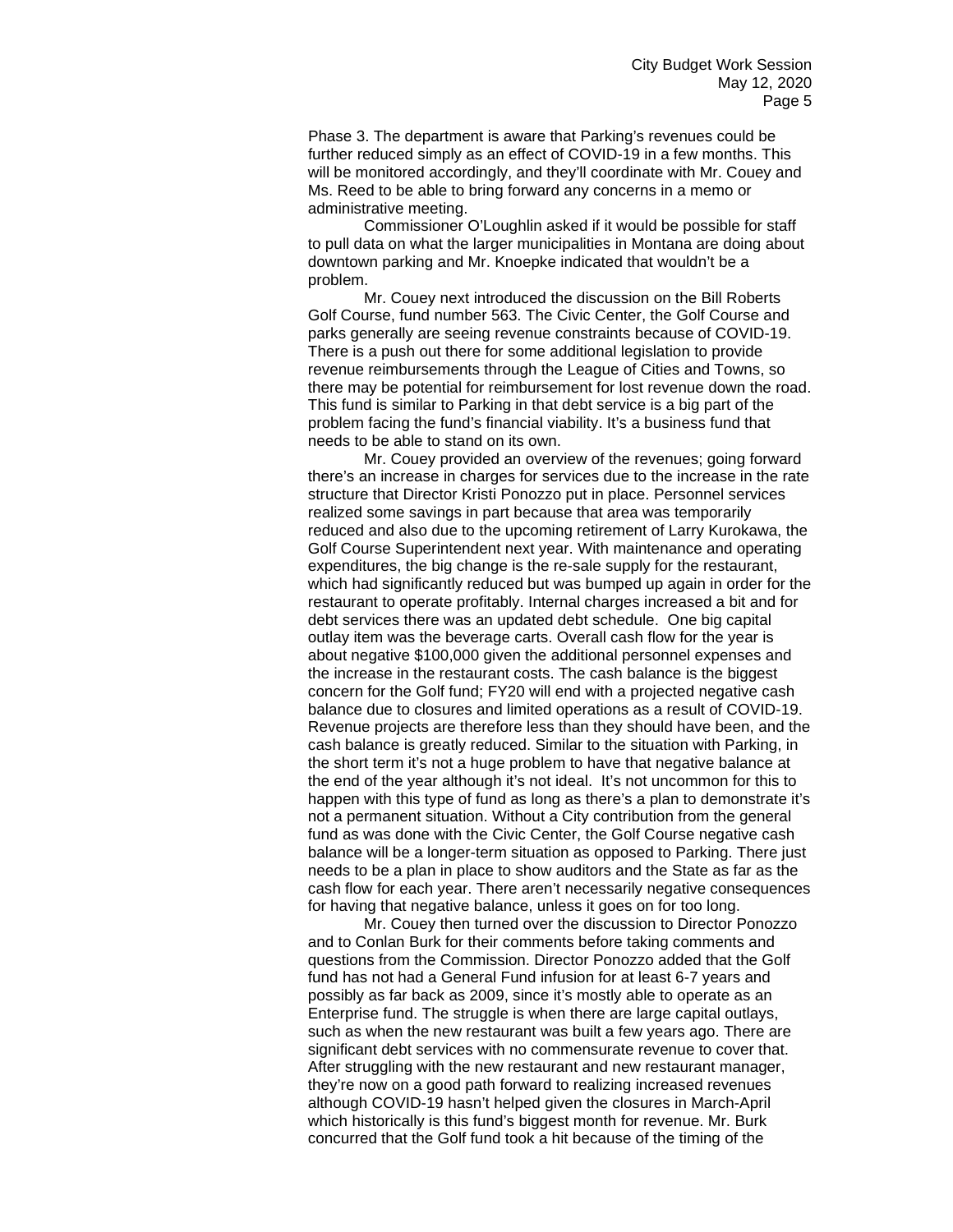shutdown and the decreased capacity at the golf course with the increased safety precautions. Ms. Ponozzo stated that the simulators are still closed and will remain closed through Phase 1 and those are also revenue generators.

Mayor Collins asked what revenues were generated last year by the simulators and Mr. Burk said for FY19 they generated \$112,000 in addition with indirect revenue along with that, such as food and beverage sales. At the time of the shutdown the golf course was still finishing the Winter League playoffs over four weeks.

Commissioner Haladay asked Mr. Couey about the higher level view of the funds showing negative balances which he had talked about doing short term loans from the General Fund, and if that shows anywhere in the budget as far as the General Fund assuming that has to be carried for a longer period of time. His understanding is that when the Commission approves a general fund budget showing greater expenses than revenues, ultimately those short-term loans would be shown somewhere. Mr. Couey clarified that these wouldn't be included in the budget since it's an administrative task for purposes of the capper. That money doesn't really go anywhere, rather it's more of an offset situation. Since the Golf fund has such a large negative balance Mr. Coue commented that this probably wouldn't be the strategy applied here; with this fund it's more about looking at a 2-3 year recovery plan to get it back on track and profitable. Parking is probably the only fund that will end up in that short-term loan scenario and none of that money really goes anywhere; it's more a matter of the paperwork.

Commissioner Dean asked about the 2-3 year recovery that was mentioned for helping the restaurant get going again and if projections have been done for the scenario when COVID-19 is more contained and things are getting back to normal, as far as how many covers will be needed per day at the restaurant to cover expenses and including the debt service. Mr. Burk answered that they've worked on a five-year plan with preliminary numbers but nothing's concrete yet. Commissioner Dean commented that local restaurants are considering how long they can last in this situation and when they can start ramping things up again and get back to full capacity; what does the long-term plan actually look like?

Mr. Burk said that the restaurant is going to be a big point of interest and a major driver going forward as the golf course becomes more popular and more programs are implemented. Building the clubhouse was expensive and it's not yet paying for itself. Commissioner Dean asked if any marketing had been done and Interim Manager Reed confirmed that there had been, but it's barely scratched the surface of the potential for generating revenue. A TV commercial was done, and sales skyrocketed. Putting more work into marketing will be part of the long-term plan for generating revenue but there just hasn't been a chance to do that yet. Mr. Burk said there have been significant discussions about the long-term advertising strategy; what was in place was fine but too broad, so the scope has been narrowed in order to provide more results over the next few years. Everyone also agrees that the simulators have an immense potential for generating revenue.

Commissioner Logan asked how long the simulators have been in place and in use. Mr. Burk explained one of them dates back to 2010, and the three totals have been operating since FY19. Commissioner Logan then asked the same question about Muni's and Mr. Burk said it was also operational by FY19.

Commissioner Haladay asked Mr. Couey a follow-up question about the negative fund balances for expenses over revenues leading to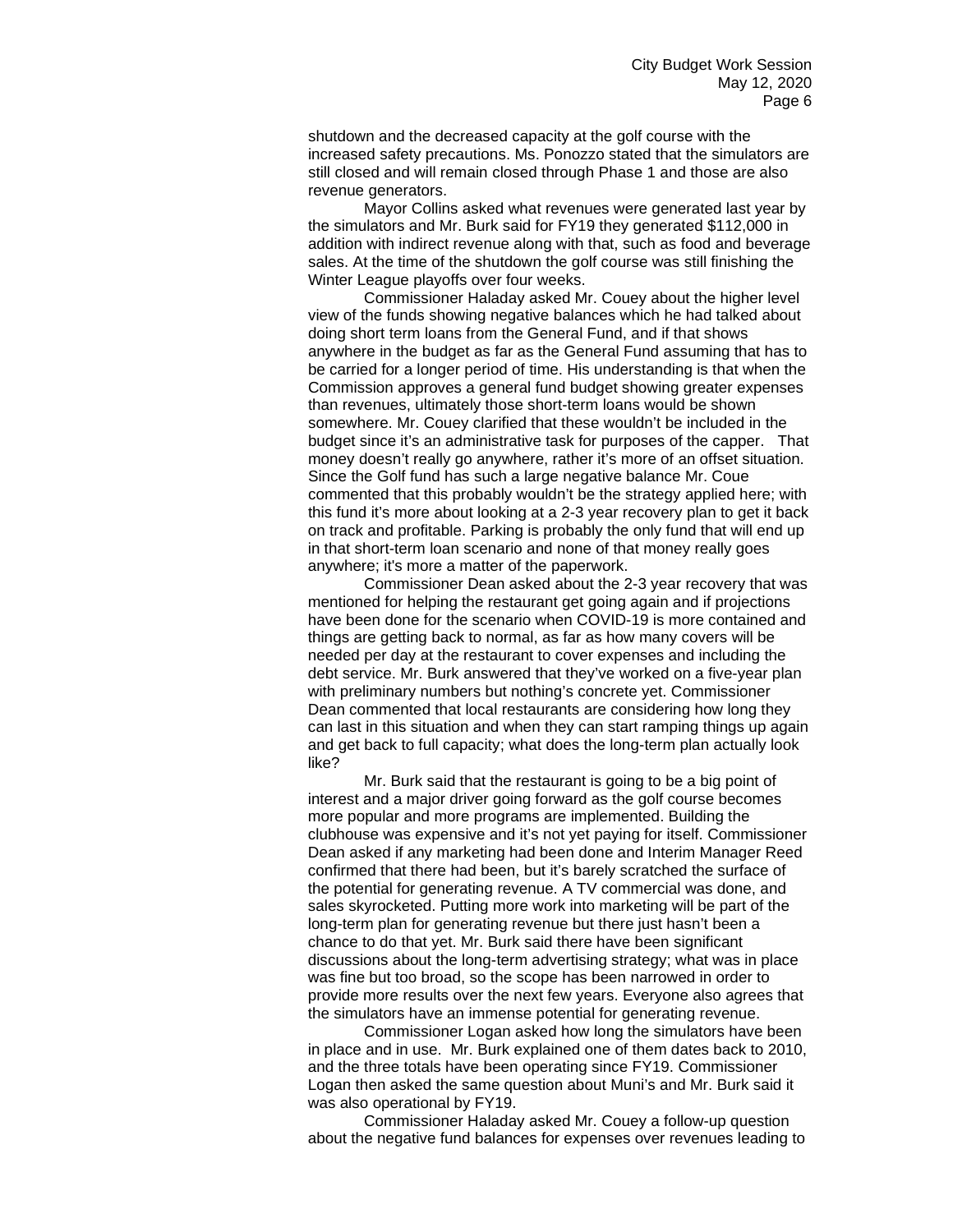essentially no cash reserves. Where does the money come during the year after hitting zero? Mr. Couey answered that the City has 75 different funds, all of which have a revenue source, expenditures and ending cash balance. The money is mostly pooled in the short-term investment pool (STIP) with the State of Montana. Having a negative cash flow is different than having a negative fund balance so as long as the paperwork shows the fund has money to spend money that year, it's not really an issue. If there's a negative fund balance, that means in order to pay bills, the fund will have to borrow money from the general pot to pay those, since the fund itself doesn't have any money in the pot.

Commissioner O'Loughlin asked about the projected increase in revenue from the golf fees. Is the difference between FY20 and what's projected for FY21 related to those increased golf fees or is that also projecting a higher level of golf course use by people? Mr. Couey said it's a combination of all that and includes the reduced revenue projection of what was lost between April and May of people golfing those months. He can look up what the adopted budget was for that particular account for FY20 and see how it compares to the projection for FY21.

Commissioner O'Loughlin asked about the increase in revenue from the golf simulator and if those simulator fees had also been increased. Mr. Couey confirmed that yes those were increased. The actual jump here isn't quite as big as it looks because of the shutdown.

Commissioner O'Loughlin asked about the food and beverage line items where the numbers seem to increase significantly for FY21. She asked if that level of increase is anticipated even if these numbers include the decline from the shutdown. Mr. Couey confirmed that's correct. The City's general strategy is to budget as normal for the next fiscal year and to course correct as needed going through the year. The FY21 projections show the reduced expectations due to COVID-19 closures. The jump in the numbers for the golf course really have to do with the new restaurant manager's plans for the restaurant and counting on that really ramping up to be more profitable.

Commissioner Dean asked if the restaurant has a beer and wine license or a full liquor license and Mr. Burk said it was just a beer and wine license.

Commissioner O'Loughlin commented about the revenue numbers and expressed an interest in having a more in-depth conversation at some point, in order to have a better idea of what the plans are for the golf course. She expressed having more concerns about the viability of this particular fund as opposed to the other two being discussed but appreciated all the work that's been done and the plans that have been set forth. Getting an idea over the next few months about potential decisions that may need to be made down the road would be helpful. The budget numbers are counting on some significant assumptions regarding revenue projections for each account. Speaking for the Commission this is a fund that merits further discussion in the next few months.

Mr. Couey presented the details of the numbers for the various food and beverage accounts and explained how projections for FY21 mirror what they'd expected to have for FY20. Commissioner O'Loughlin commented about the beverage number projected for FY20 and how that is below what was originally adopted. Factoring in two months of the twelve-month fiscal year, it's hard to imagine that \$100,000 has been lost in the last 1.5 months. That's something else that warrants another conversation in the future about these specific numbers and the plan to reach this amount for food in FY21 since any adjustments made to this revenue stream will make the cash balance go further into the negative.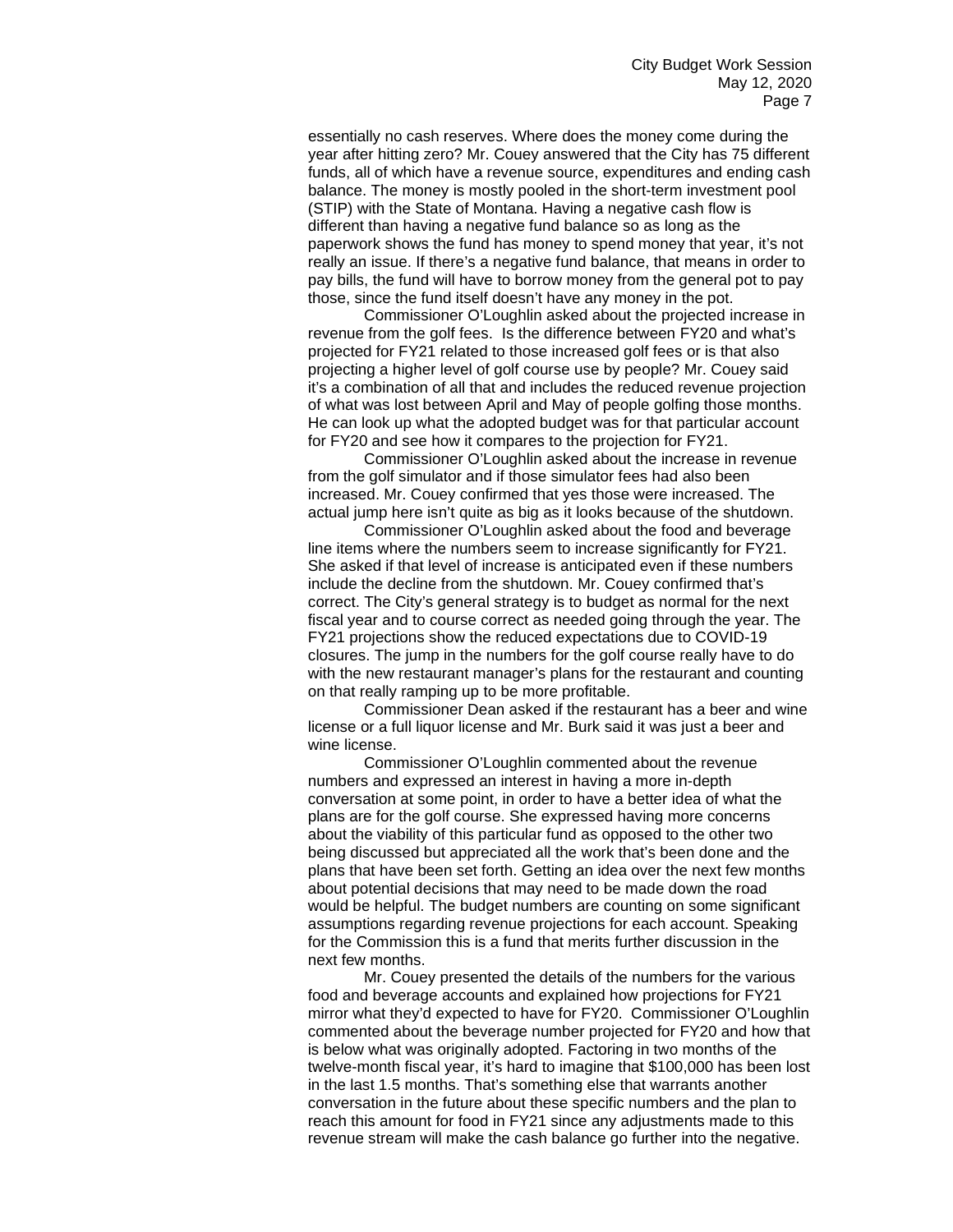Mr. Couey introduced the next fund up for discussion, which is the Civic Center, fund number 211. The big area of concern here is that the Civic Center is essentially shut down with all events in the last 1.5 months cancelled, rescheduled or postponed. One event is still scheduled for June so the hope is that will still take place for this fiscal year; therefore, that is included in the budget numbers.

Director Kristi Ponozzo stated that because of COVID-19 35 events at the Civic Center have been cancelled with revenue losses to date of \$115,000. There are discussions happening with the Lewis & Clark County Health Department about possibly re-opening during the Phase 2 of the State's re-opening plan and how to handle social distancing with limiting the number of people at events.

Mr. Couey explained that revenues are down a little from the original adopted budget because of charges for services; the reduction in that portion of the revenue is based on the number of shows booked now for the next year. For background, the Civic Center fluctuates a lot as far as both revenues and expenditures, depending on the number of shows added or cancelled. As shows are added throughout the year, associated expenses such as paying the artist also increase. For this year, the Civic Center had reached the original show revenue budgeted goal. Expenses related to those shows were higher just because of the number of shows that generated revenue. Before the shutdown, this fund was on track to being more profitable this year because the types of shows that were held were more popular with people than they had been in the past.

Looking at expenditures, for personnel services there was some increase because of staff step increases and COLA. The maintenance & operating budget stayed the same. Internal charges went down a bit. For this year, in an effort to reduce expenses, there's a staff person being switched over and used to fill a vacancy at the City-County Building so this building can take some of that personnel cost for this fiscal year.

Under Capital Outlay, there will be a little more to the capital projects that might be under the Civic Center when the Capital Outlay budget work session happens and discussions get to the Capital Fund, number 440. Looking at fund balances, this is a relatively healthy fund at this point since it has enough to cover both its operating and equipment reserves. The fund balance is not an immediate concern for the future but it will be a concern going forward and that's the starting point for a conversation about the contribution that the Civic Center generally gets from the General Fund, which has usually around \$450,000-500,000 in the past. For this fiscal year that amount was reduced and also for FY21 since the General Fund was a little light; for the purposes of the work session that amount was left at what was previously adopted. The issue needs to be addressed in today's work session because unlike Parking and Golf, the Civic Center is not an Enterprise Fund or Business Fund – it's a Special Revenue fund so it generates most of its revenue in charges for shows, but it also relies on General Fund contributions as considered for the public good. That contribution being reduced results in the negative cash flow going into next year. With a typical contribution, that would bring it to a zero cash balance for the year.

Director Ponozzo commented that they're doing everything possible to minimize expenses during COVID-19 related closures including furloughing temporary employees and re-assigning one employee to the City-County Building's maintenance department for the duration.

Mayor Collins asked how many employees the Civic Center has. Bridget Johnston answered besides herself, there are three other employees, for a total of four. Mayor Collins asked since one employee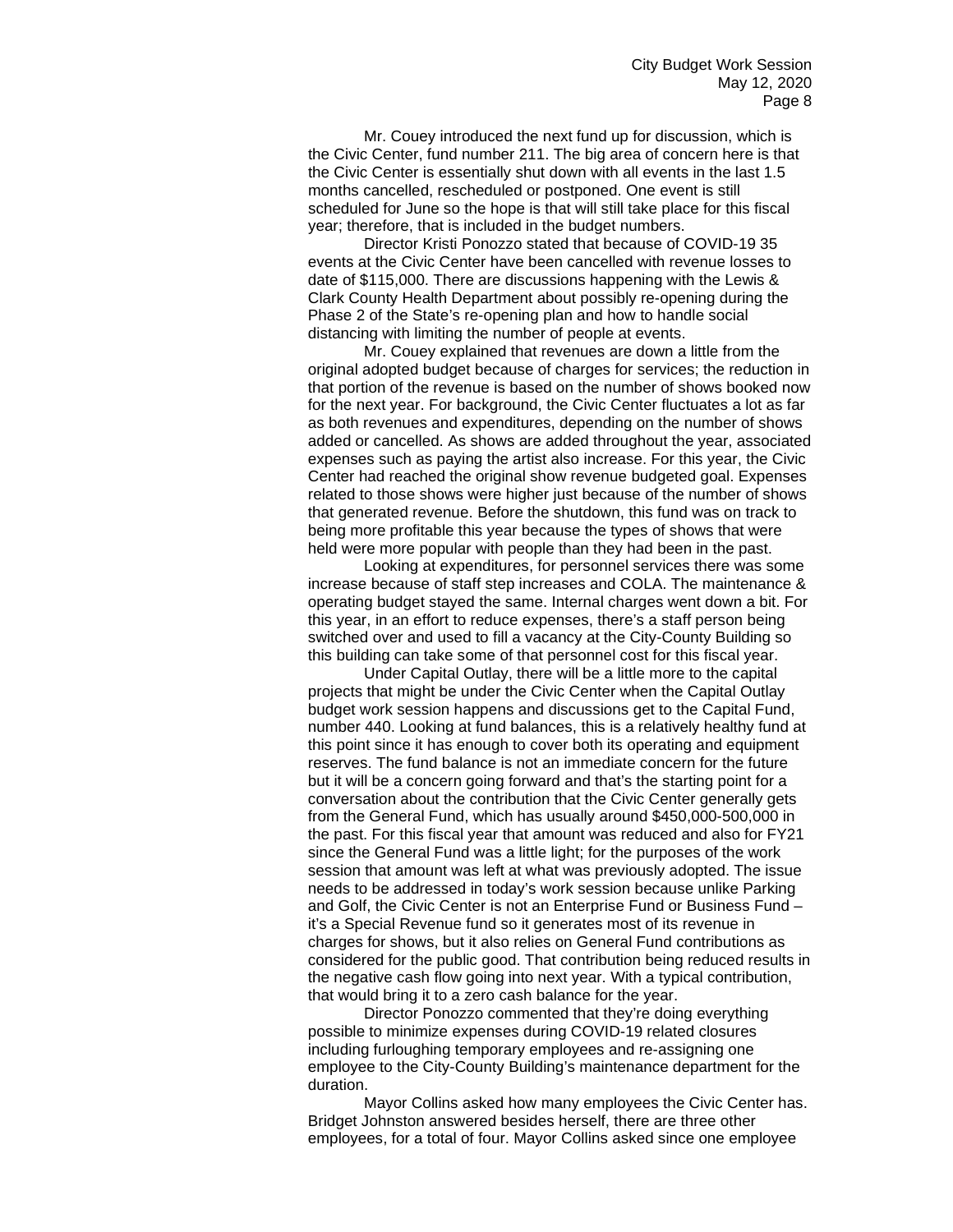was transferred what the other three were doing and Director Ponozzo explained Ms. Johnston was handling show cancellation and rescheduling; the other three handle maintenance for the facility, which is mostly during July/August when the Center is closed due to lack of air conditioning.

Commissioner Dean asked about the temporary employees who were furloughed and what they'd been doing. Ms. Ponozzo said one was an administrative assistant working at the box office part-time, and the other was the interim Civic Center manager. Commissioner Dean asked about the marketing budget of \$7,000 and if that was the normal amount; Ms. Johnston said that was an increase. Commissioner Dean wondered if at some point later it might be possible to look at a significant marketing budget and what that might do as far as revenue production, since \$7,000 is not much for an organization of this size. Mr. Couey asked if the shows themselves advertise on their end and Ms. Johnston explained it depends on the show. That particular type of advertising is under the promoter payment account; the general marketing budget is not show-specific.

Commissioner Haladay asked about the FY20 projected expenditures of \$1.25 million and if that number was correct. Mr. Couey confirmed that was correct. Commissioner Haladay asked Commissioner Dean about the comment on the budget being in the black with the normal subsidy. Commissioner O'Loughlin asked if the Civic Center is \$300,000 in the red with the General Fund subsidy so that without those funds it would be over \$500,000 negative. Commissioner O'Loughlin asked about the difference in how the Civic Center is handled compared to Golf and how the Civic Center is not an enterprise fund. What is the difference – for the Civic Center a general fund subsidy is provided via a transfer in, and that's the only way to have an ending cash balance. But with Golf the City doesn't do that and so their funds will stay negative. She asked for an explanation of why these two funds are treated differently.

Mr. Couey provided background information about why the Civic Center has always gotten a contribution and why Golf typically doesn't. It's due to the different fund classes: Enterprise Funds are designed to stand independently as their own contained business. Special Revenue funds typically are funded from specific places. The Civic Center was probably set up as a special revenue fund because of an assumption it's not able to stand and function on its own. It's also a matter of public good will and the broad range of uses there as compared to the golf course which is focused on a specific activity.

Interim City Clerk Clayborn noted that City Controller Liz Hirst has asked to be admitted to the work session.

Controller Hirst explained that in the past the Civic Center was part of facilities and it was rolled into their funds for capital reporting purposes; that's why it's a special revenue fund instead of an enterprise fund. She has discussed with accounting staff going forward with the Civic Center being part of the Parks Department; it might need to be reclassified as an Enterprise Fund. Not being self-supporting is not the sole reason for this being a special revenue fund. An enterprise fund is defined as being one that receives most of its revenue from charges for services.

Commissioner Haladay commented that what's helpful about how the Civic Center fund is budgeted is because of the general fund transfer in, it's clearer than having to do any backend calculations about how everything works out. It's helpful to see how the general fund is being impacted because of this subsidy. The Civic Center, Golf and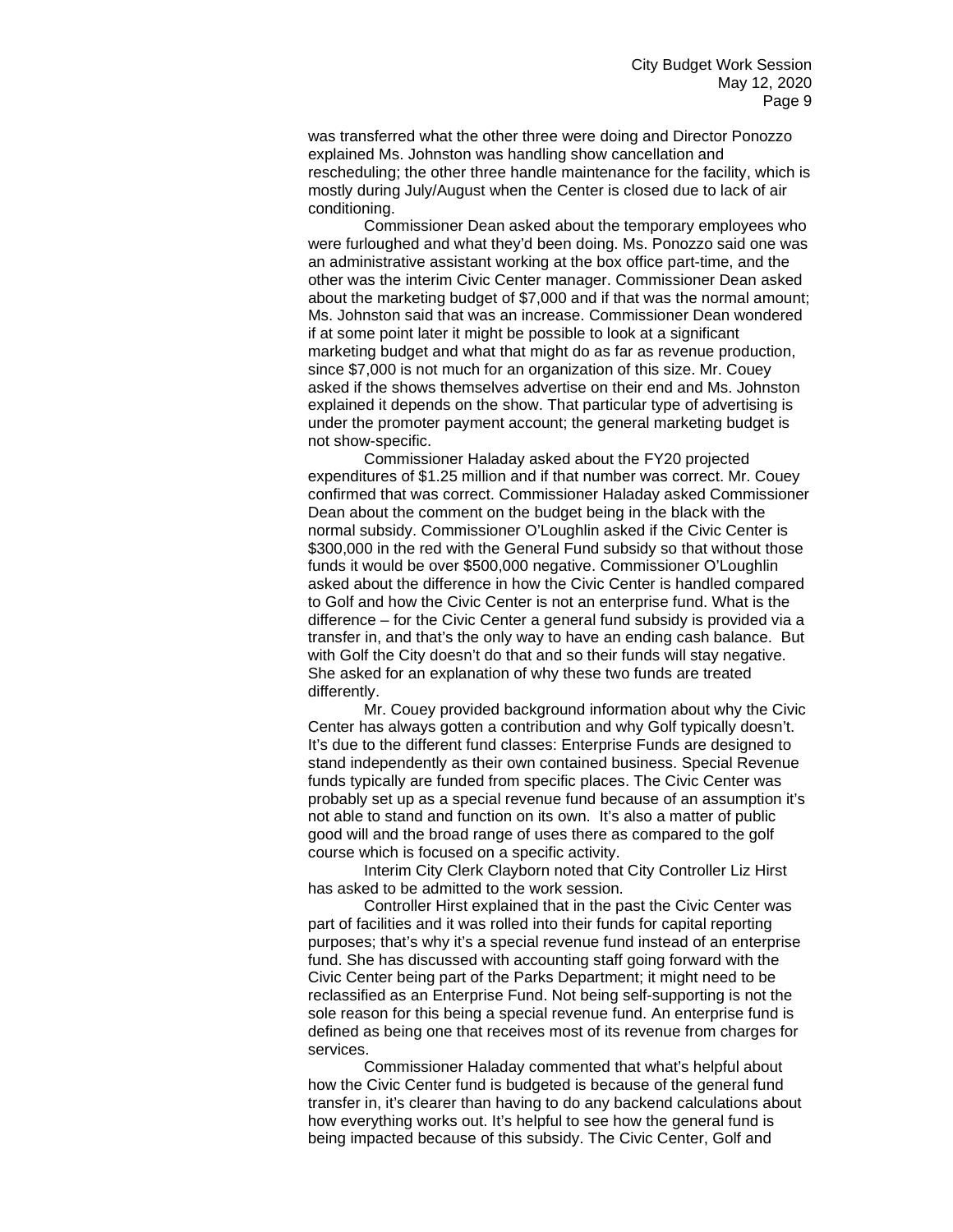Parking have all been on a watch list for problems since Commissioner Haladay was elected and it's been an ongoing question of what to do with these funds. It's less clear with Golf and Parking about the long-term effects of their drag on the general fund. The necessary conversation is whether or not it should keep having the starting fund balance or whether the general fund should revert any surplus in the long run.

Commissioner Dean asked about the Helena-area hospitality industry which has had increasing traffic over the last decade as Helena becomes more of a destination for events like weddings and if there's been any marketing done to tap into that. Ms. Johnston answered that some marketing has been done via there newspaper ads, social media, and a booth at the bridal fair for the last couple of years, but there hasn't been lots done because weddings are hard to fit into the Civic Center's schedule. Nothing is booked during July and August and most people want outdoor weddings and looking at the rest of the year normally every weekend is booked so most people are turned away.

Interim City Manager Reed noted that the Zoom meeting has 1 hour, and 10 minutes left to go with one fund left to discuss.

Mr. Couey introduced the next fund for discussion, which is Parks and Recreation, fund number 017. This is broken out from the discussion about the General Fund because of the impact that can be expected from the Memorial Pool; this fund is where the pool's revenue goes. The Parks and Rec fund doesn't generate enough income to cover its expenses, but the pool is a big source of revenue for this area. This is another area where at this point it's not clear where things are going and when things can re-open.

Looking at the summary, revenues are down because there was a switch between Parks and Recreation, and the Open Lands end of things. There used to be a transfer of funds between the two funds to cover a staff position that worked in both areas. It's become more of a model to payroll that person directly from Open Lands so that's the reduction that's shown here. Looking at expenses, personnel is down a bit because of the transfer out of the payroll to the other fund. Maintenance & Operating budget is down about \$2,000 and there's some shift between the categories. Overall, there's a reduction of about \$50,000 from the adopted expenditure budget. It shows how much this fund needs overall for the department.

Mr. Couey turned over the discussion to Director Ponozzo and Craig Marr, Parks Superintendent, for background information and further comments.

Director Ponozzo remarked that as far as Memorial Pool, there's uncertainty about if it can be operated at all this year. It cannot be open during Phase 1 of the State's phased re-opening. There's upcoming discussion planned about what limited operation during Phase 2 might look like. Staffing is being looked at for recruitment. Other recreation programs are also reflected here that don't have a big impact on the Department's budget, but they'll be run differently this year and there won't be an in-person program.

Mr. Marr added that the fee package was approved so the Department has increased some of its fees. There's still a chance for having some revenue generated by the pool in July and August. They're working on how to arrange swimming lessons but how the pool will operate is still an unknown.

Director Ponozzo added that some expenditures will be reduced since there won't be staff operating costs, but they have to make decisions about that soon.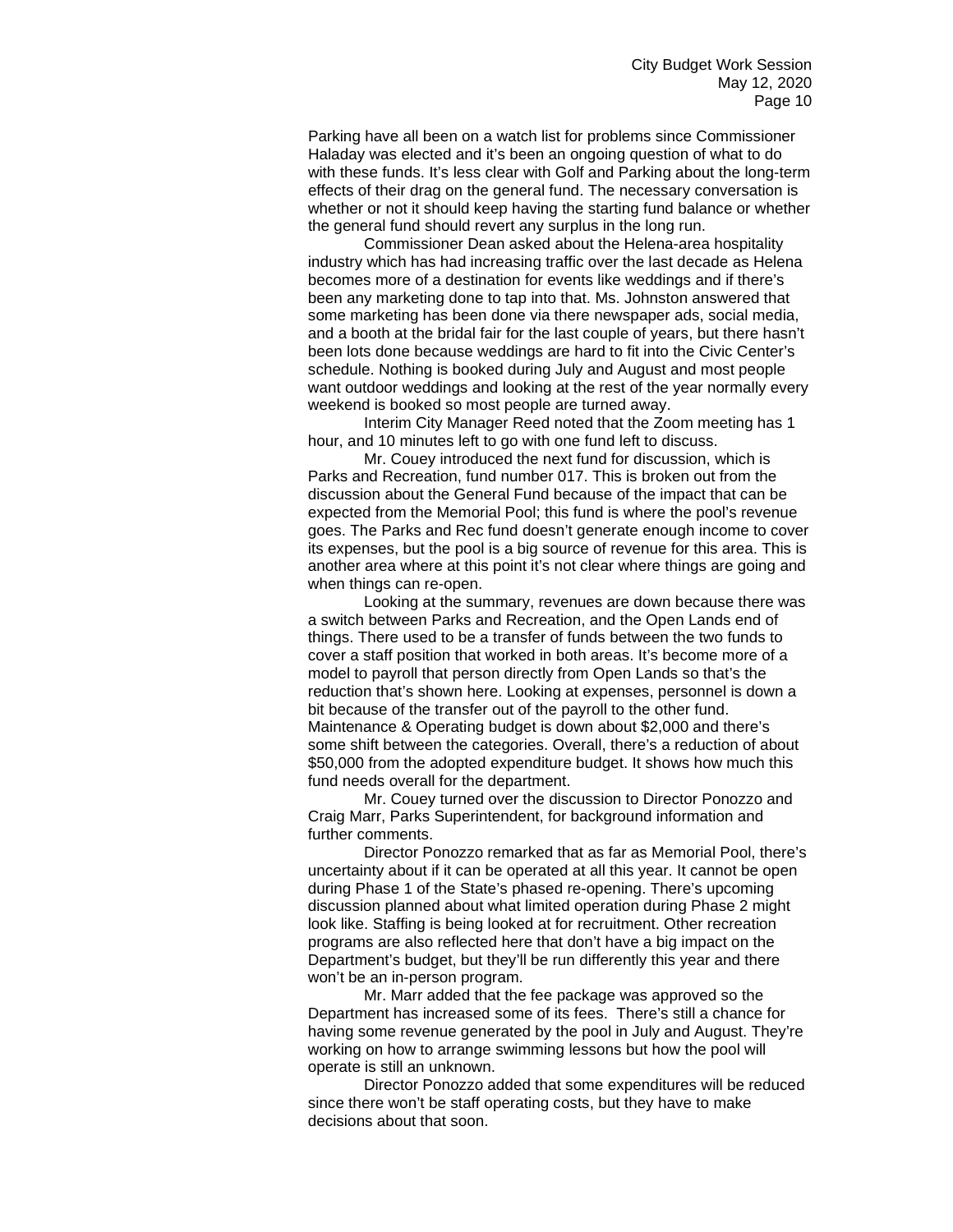Commissioner Logan asked how soon that decision would need to be made. Ms. Ponozzo stated that for budgeting purposes they'll need to know by the end of May if the pool will be able to open. Mr. Marr added that they're moving forward but one issue is training new staff; they're trying to rely on previous staff from last year who've already been trained. The Department is reaching out to former staff and planning to at least be somewhat operational.

Commissioner Dean asked about the temporary salaries shown in the budget which seem to have increased by \$40,000 in the Department overall from FY20 to FY21, and inquired as to why that was. Mr. Marr stated that he wasn't sure about that specifically in the park maintenance account and asked Mr. Couey for more insight. Mr. Couey stated he doesn't have an answer on that at the moment. Mr. Marr commented that any increases like that have to be approved by HR so one possibility is that the Department had a weed code enforcement budget including some seasonal employees, but that area went over to the Streets Department. The seasonal employees might have put into Park's budget so that's something he can look into. Mr. Couey said it seems like a similar situation with concessions and food at the golf course, where what is shown here is the projected spending for FY20, versus the adopted FY20 budget which was higher; costs for those temp employees won't be realized this year but the original number was higher. Director Ponozzo indicated these numbers are accurate if things stay closed for the next couple of months. If things do open up in June then things might be higher because of more temp employees back to work. Mr. Marr added that there won't be too much savings since temp employees do lots of the groundskeeping work.

Commissioner Dean asked about the urban trails account, what's the difference between that and other contracted services. Mr. Marr answered that Urban Trails was set up for things like Centennial Trail and paved trails in town. Mr. Marr further stated this used to be in the Streets Department but moved over to the Parks department, so a budget was created for it to cover asphalt work.

Commissioner O'Loughlin asked about the Park Use fees under Revenue which shows an increase of \$200,000 on adopted versus projected, and what was the change there. Mr. Couey answered that was a typo in the spreadsheet and it's been corrected in the new file; that number should have stayed at \$45,000. That doesn't have a huge affect on the overall General Fund.

Commissioner O'Loughlin asked about the general government revenues needed of \$2 million and if that's how it was structured and formatted for the police and fire budgets that ultimately rely on the general fund. Mr. Couey confirmed that all of the General Fund's subfunds will have that same number at the bottom. Commissioner O'Loughlin then asked Director Ponozzo about the LWCF Grant that was received for the bathroom at Beattie Street and if that's reflected in the budget or if it was in a prior fiscal year. Director Ponozzo stated that would be included in the Open Lands budget which is not part of this particular fund.

Mayor Collins asked for public comment. Interim City Clerk Clayborn reported there was one comment received from Dr. Gregory Thomas thanking City staff for their work on the budget.

Interim City Manager Reed reported she received information related to the peak revenue for the Golf fund. This will be further discussed at the next work session along with the other issues that were brought up today. She will make sure this is distributed to everyone for review.